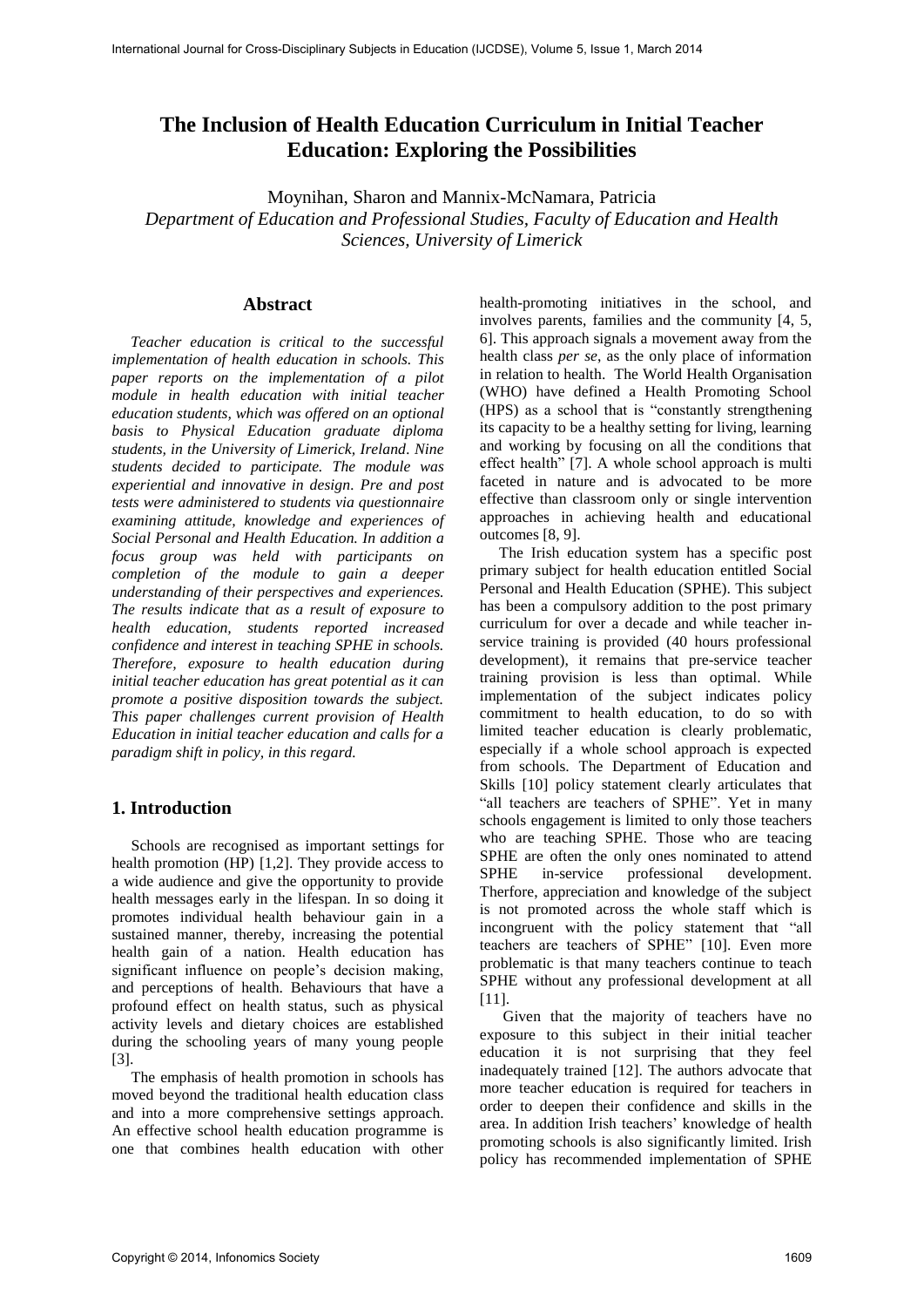within a HPS framework but this is hindered by lack of clarity on the abstract nature of the concept and practical applications involved [11].

 The situation in Ireland is not unique as is evidenced by the literature which advocates for initial teacher education in health education globally [13]. Teacher education is a central factor linked to the quality of project implementation in schools [14]. Studies show that teachers who have received health promotion training tend to be involved more frequently in health promotion projects and have a more comprehensive approach to health education [15]. In order to make significant health and education gains through schools, there is a need for increased professional development of teachers [16].

 Clift and Jensen [17] have advocated for the provision of appropriate teacher training in health related learning and teaching methods. The literature has recognised universities as key players in building teacher capacity in health education and has made recommendations that space be made on the curriculum for health promotion in pre-service teacher education [18]. In order for real change to occur in schools, universities need to be responsive to school needs. The teacher is a fundamental agent in school health promotion [19] and teacher training is thus a key player in the development of health education and health promotion in schools [13].

 Teachers have varying perspectives on how they see their role in health promotion which is very much dependent on their subject but also their own epistemologies of teaching [14]. Exposure to health education/health promotion is critical in initial teacher education in order for a shift in teacher thinking so that all teachers perceive they have a role to play in the affective development of students [14]. The aim of this research was to seek to increase preservice teachers' knowledge and interest in teaching health matters and increase their competency in integrating a health promoting schools agenda into their practice. It also sought to address student teachers' attitudes toward SPHE and also, where relevant, to challenge deeply held perceptions of the subject.

# **2. Methods**

 A six week health education module was devised and implemented in the University of Limerick, in an effort to increase teacher education in the area. The module was offered to all students in their final semester of a post graduate diploma programme in Teacher Education (consecutive model) in the discipline of Physical Education. Nine out of a full cohort of twenty three students elected to participate in the module. The module arose following from a study that had identified the core competencies for health education teachers [20]. These competencies included; general content knowledge of health issues,

pedagogical health content knowledge, promotion of teacher as a 'researcher', communication skills, willingness to participate in whole school approaches to health, as well as obtaining the skills necessary in planning, implementing and evaluating whole school approaches to health, knowledge of health curricula, and promotion of ethical thinking skills [20]. Having identified these competencies, it was then decided to create and pilot a module for initial teacher education that aimed to develop these competencies.

 The emphasis on the module was to develop these knowledge, attitude and skills within the student teachers, through the content and pedagogy used as well as through the assessment of the module. The teaching and learning methods used throughout were experiential and modelled the pedagogy encouraged in Irish SPHE classrooms. Topics covered included; a critical examination of SPHE curricula, at Junior and Senior cycle; an exploration of the Health Promoting School framework; an investigation of the place of affective education in schools; awareness creation around available teaching resources and opportunities for further training. Content also specifically included; diet and physical activity, alcohol use, relationships and sexuality and bullying, There was a dual purpose in the way this content was handled; 1) to increase students content and pedagogical knowledge on the topic and 2) to heighten awareness of their own health behaviours. A reflective pedagogical approach was employed to enhance their awareness of their own health behaviour.

 A mixed methods approach was employed for data collection. "The combination of both forms of data provides a better understanding of a research problem than one type of data alone" [21]. For the purposes of this research study, a pre and post test (questionnaire) was administered to participants as well as a focus group conducted on module completion. The student teachers also kept a reflective journal for the duration of their module studies which provided a deeper insight into their learning. For the purposes of this paper, the results from the questionnaires and the focus group will be discussed.

 Questionnaire data were inputted into SPSS and descriptive analysis conducted on the data. The focus group was transcribed verbatim and pseudonyms given to the participants to protect their anonymity. The transcript was inputted into the software package MaxQDA and thematic analysis as per Boyatzi, [22] was conducted.

 Ethical approval was sought and granted by the University of Limerick's Research Ethics Committee.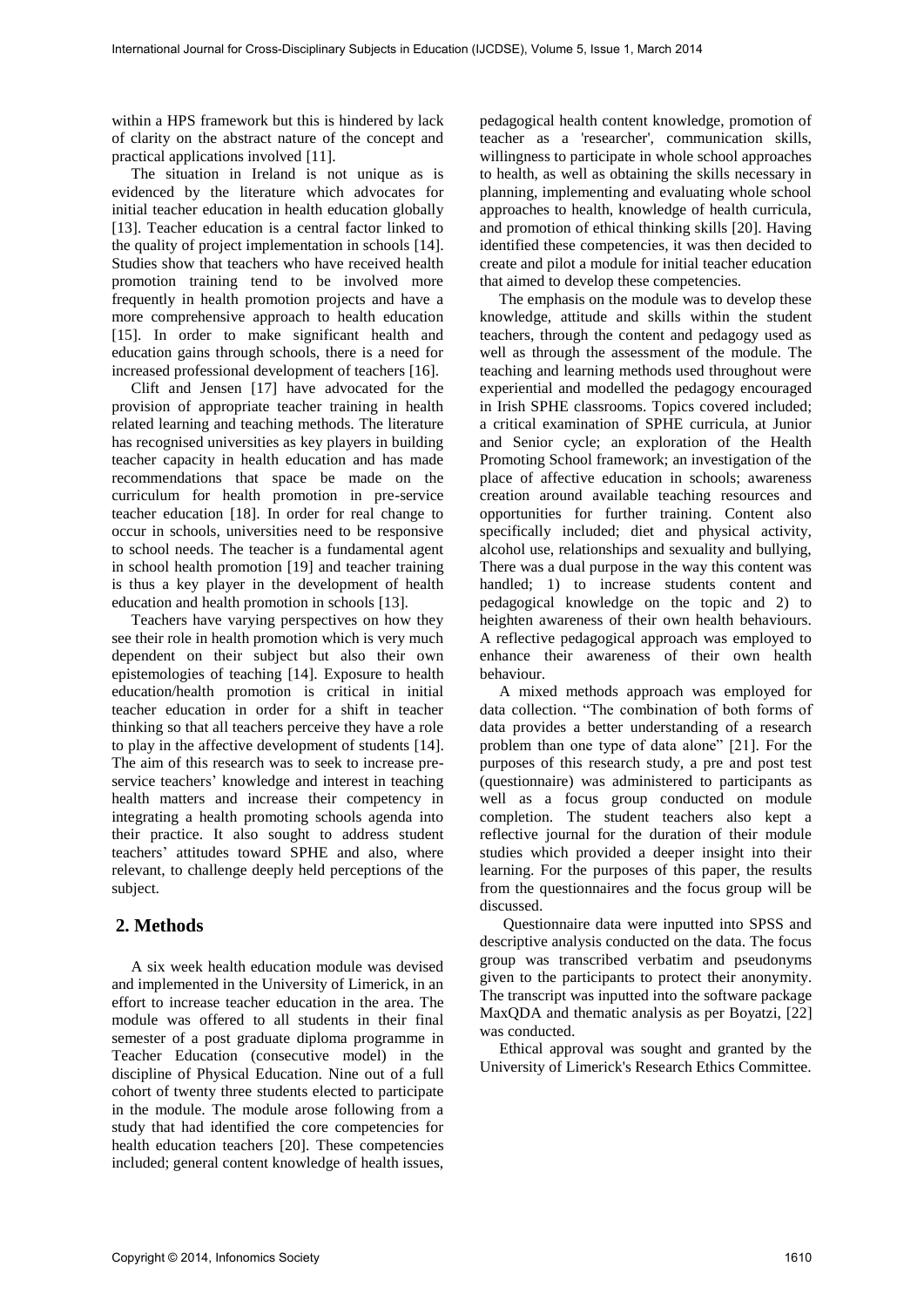## **3. Results**

## **3.1. Participant profile**

 Six of the participants were female while the remaining three were male. The majority of students (n=5) that took part in the module were between 23 and 25 years of age, one person was aged between 26 and 28 years and the remaining three participants were 29 years and over. Seven of the participants had no experience of the school subject at post primary level.

## **3.2. Value of SPHE**

 On a semantic differential scale in the pre-module questionnaire, participants were asked to rate how they perceived the value of SPHE (1 being extremely valuable and 5 being not at all valuable).



Only one person rated it as extremely valuable while three people rated it as 2 and another three students rated it as 3 on the scale. The remaining two participants rated it as 4 while no participant rated it as a 5(not at all valuable). When participants were asked to expand on their responses it appeared that students were not very sure of what the subject involved but expected it to be worthwhile, for example:

*"I'm not very sure of what the subject entails*" (Q.R. 2).

*"I have limited knowledge of the subject but I expect it is extremely valuable"* (Q.R. 4).

*"I have no experience in SPHE but from talking to other teachers, students have alot to gain from taking part in the class"* (Q.R. 7 ).

However, exposure to the module changed these ratings. When asked how valuable the students thought the subject SPHE was on module completion, eight of the participants rated it as 1 (extremely valuable) while one person rated it as a 2 on the 5 point semantic differential scale. When

asked to further comment, the students spoke of the relevance of the subject to young people's lives.

*"The relevance of SPHE components and young people is unbelievable"* (Q.R. 1*).*

*"Very important for children in today's society with so many issues affecting health"* (Q.R. 4).

On completion of the module when participants were asked to describe their attitude toward SPHE, they were extremely enthusiastic and positive about the subject*.* 

*"Initially I had no experience of SPHE and now I realise the importance and the value it has within a school"* (Q.R. 2).

*"I thoroughly enjoyed the module. My attitude has definitely changed on SPHE to be honest. I never really rated it, but now I feel it is so important in schools. More important than many other subjects that are on the curriculum"* (Q.R. 6).

*"A valuable module that should be covered in secondary schools to help and educate students about important issues"* (Q.R. 9).

It is clear that exposure to SPHE during their initial teacher education promoted a positive disposition to the subject among the participants.

 The theme of the value of SPHE also emerged during the focus group. Participants questioned why SPHE is one of the few subjects that is compulsory in all schools and yet is least valued in practice.

*"It's actually compulsory in all schools and there are very few subjects that are that so why isn't more worth in it? Why isn't there more value in it?"*  (Adrian).

Suggestions that were put forward as to why this is the case. Firstly, the fact that it is not an examinable subject was discussed. *"It's not examined, it's not valued"* (Amy). They felt that most teachers in schools feel their role is to "*get the grades in the junior cert and leaving cert"* (Mary) and part of the reason for this was "*that's how they are known as a good school"* (Amy). They compared it to their own subject, Physical Education which they believed is also undervalued,

*"People's perceptions of it...students don't learn a thing. We don't have much preparation but there's actually a lot more to it than people actually recognise"* (Tim).

 The suggestion was put forward that it is up to the individual teachers to make the subject worthwhile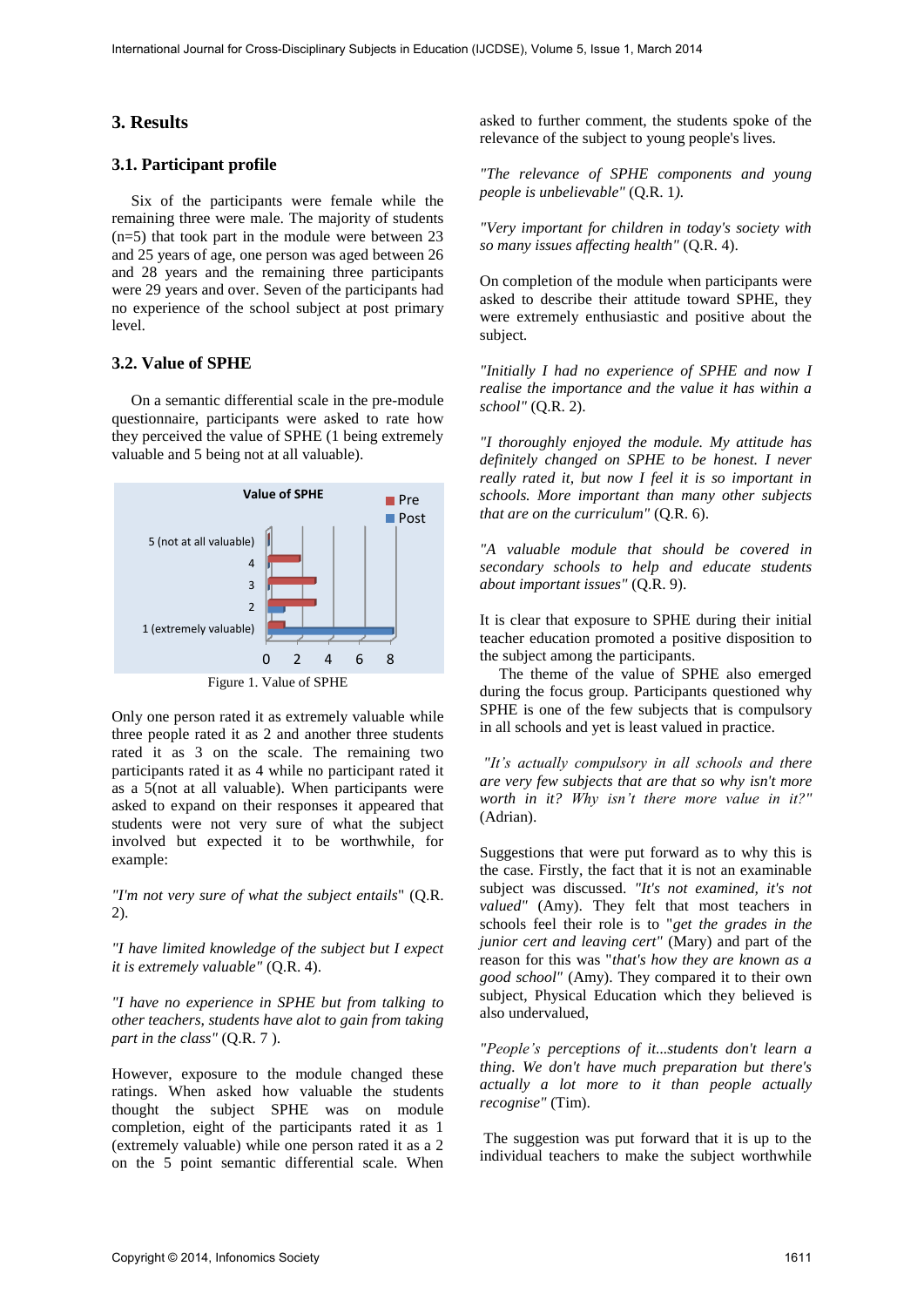and create value in SPHE. Another reason suggested for the lack of status afforded to SPHE was the coercing of teachers into teaching the subject.

*"whereas if the principal actually asks volunteers to teach it, they are obviously going to value it more"* (Katie).

 When asked whether they would volunteer for the teaching of SPHE, this was met with a chorus of positive affirmations. Participants also articulated concern that anyone can teach SPHE and there is no specific qualification for the subject which also contributes to the lack of value associated with the subject.

*"I know people in our course that went on teaching practice and if someone asked them what is your second subject they were always embarrassed to say SPHE as their second subject*" (Michelle).

#### **3.3. Confidence teaching SPHE**

 Before undertaking the module students were asked to rate on a 5 point semantic differential scale, how confident they would be to teach SPHE in school upon graduation.



*Figure 2. Confidence teaching SPHE* 

 Two people picked 1 (very confident) while one person said 5 (not at all confident). Of the remaining six students, one person rated it a 2 while three participants rated it a 3 and the two participants rated it a 4. When students were asked to describe their attitude toward SPHE, there was a mixed response. Four of the responses were centered on the fact that they felt uneducated on the topic and thus unable to adequately describe their attitude toward the subject.

*"I am quite uneducated on the topic, thus leaving me with a weak opinion and not much of an attitude"* (Q.R. 3).

*"I don't know enough about it at the moment"* (Q.R. 8).

Other attitudes included that it was an important subject in order to educate students holistically and also that it was a class that offered a lot of potential;

*"I believe SPHE is a great interactive class which offers students and teachers a chance to explore issues which they will never get to do again in an ed. setting. I think the teachers input and prep is as important if not more so than the student"* (Q.R. 7).

 One student alluded to the fact that this class is often "labelled as a free class" thus addressing the lack of status afforded to the subject at post primary level.

 However, exposure to the module had quite an impact on their responses with five students rating their confidence as 1 (very confident) while the remaining four students rated their confidence as 2 (confident) on module completion.

#### **3.4. Planning to teach SPHE**

 Prior to exposure to the module eight of the participants said they planned to teach SPHE once qualified while one person was unsure. It became apparent when participants were asked to further comment on this question the main reason they planned to teach SPHE was in order to gain employment

*"If needed I will, however geography and PE would be my main subjects as I am more confident in teaching them"* (Q.R. 1).

"*It will stand to me once I'm qualified and seeking employment"* (Q.R. 2).

Teaching it, for some, appeared *"unavoidable*", as they believed *"all teachers are being asked to cover some form of SPHE"* (Q.R. 5). Participants were asked the same question on completion of the module and all of the participants said they plan to teach SPHE as a subject once qualified. The reasons cited differed from the pre module questionnaire and were now based on the value of the subject as well as the enjoyment generated from exposure to the module rather than the initial less altruistic motives of gaining employment post-graduation.

*"The enjoyment I got in the class and the difference it could make to students"* (Q.R.3 ).

*"This class, as see how important it is"* (Q.R. 4).

## **3.5. Importance of pre-service exposure to health education**

The importance of exposure to health education in pre-service teacher education became apparent from the participants own discussions during the focus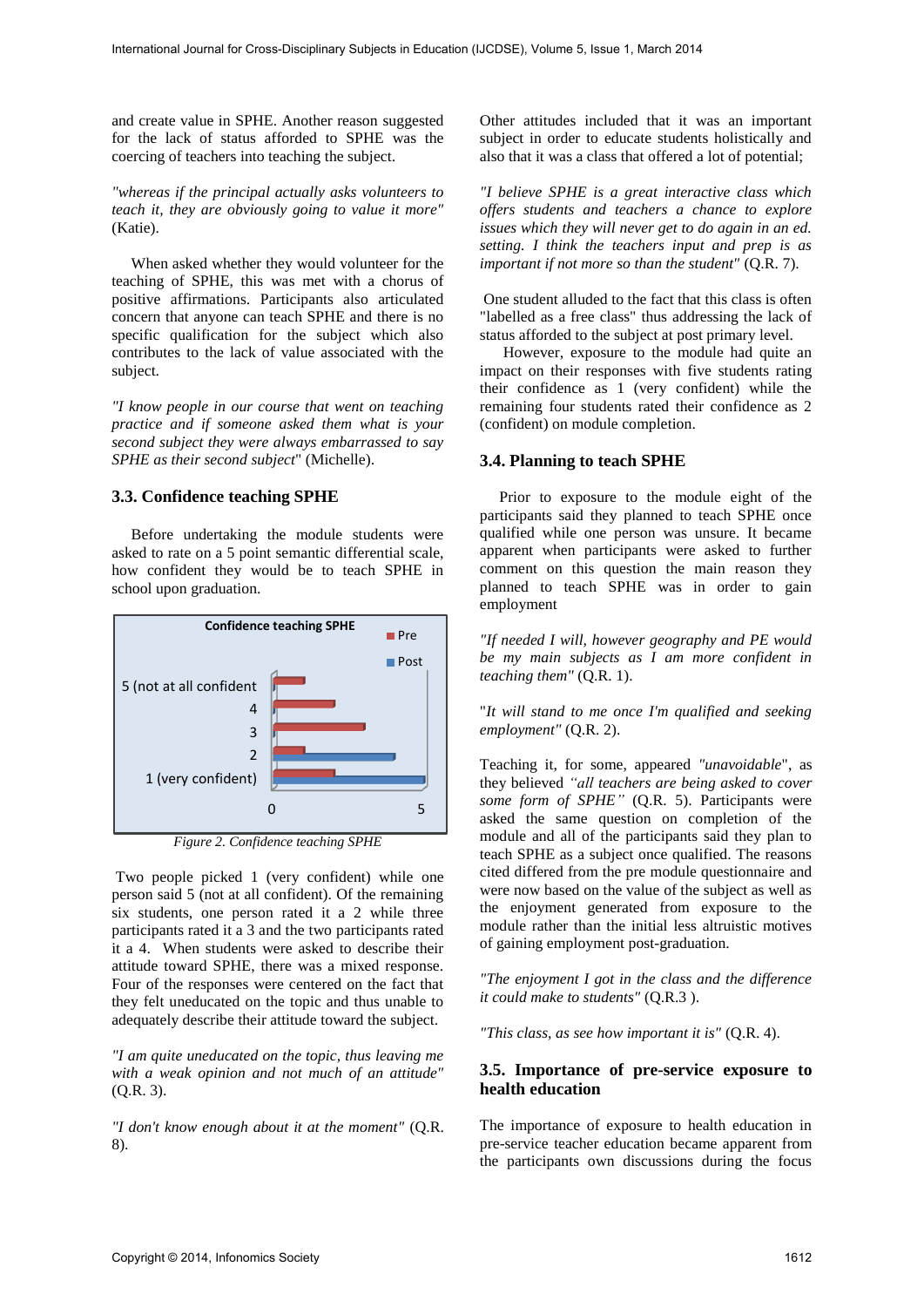group. They voiced concern about teachers not being exposed to SPHE during pre-service training arguing that exposure can have an important effect on a teachers' attitude and disposition to teaching the subject,

*"… if I had gone in teaching without doing this, I might not have understood how important it actually is when you delve into it"* (Sally).

*"I would have assumed that SPHE was a farcy subject but after doing the course you do realise how important it is but we are like the people who are uneducated in schools who are the teachers"* (Amy).

*"I think that if teachers are teaching SPHE it should be an accredited subject"* (Michelle).

The students clearly indicated increased comfort and confidence in teaching SPHE post exposure to it during their pre-service education, arguing that it was important teachers were educated on this subject.

## **3.6. Participation in the module**

 When asked why they had decided to participate in the module, in the pre-module questionnaire, all of the participants cited reasons attributable to gaining employment in the future,

*"…to enable me to teach another subject"* (Q.R. 2*).*

 *"Something extra to put on the CV Making me more employable having a third subject. Convenient that it is during term time"* (Q.R. 3*).*

 *"To get as many 'add ons' with my qualification as possible, I've paid a lot of money to be in UL, so need as many qualifications as possible"* (Q.R. 8).

 When participants were asked what they hoped to gain from the module, a range of answers were received which included increased knowledge, skills and experience of the subject as well as greater understanding of the subject and its value.

 Participants were asked to what extent each of the module objectives had been met. Each objective was put on a seven point sematic differential scale, ranging from 1 - objective fully met to 7 - objective not at all met. Participants identified that all the objectives had been sufficiently met. All nine of the participants felt that three objectives had been fully met and rated them as a 1 on the semantic differential scale; 1) To explore various experiential learning and teaching methodologies for SPHE; 2) To enable students to critically reflect on their role as a teacher of the whole person and not just a teacher of Physical Education and 3) To promote discussion

on the place of SPHE within schools. While seven participants chose 1 for the remaining three objectives and two participants chose 2; 4) To become familiar with the SPHE syllabus and health promoting school framework; 5) To develop students self awareness of their own health behaviour and 6) To develop students critical thinking skills in terms of the Irish education system.

 The students were asked their thoughts on the module, post completion and all of the comments received were positive in nature.

*"The module was so effective in instilling the core values of SPHE, methodologies used were novel, new and entertaining. Learning these new ideas was great and opened my mind up to thinking of new methodologies to use in SPHE"* (Q.R. 1*).* 

*"Very interesting, very informative, very enjoyable, very fun"* (Q.R. 7).

*"I really enjoyed the module and feel confident going to a school to teach it (if I have the opportunity)"* (Q.R. 2).

Two of the participants alluded to the idea that the module should be extended in length,

*"I would have loved if we had a few more weeks covering other topics"* (Q.R. 2) and *"more than 6 weeks would be beneficial"* (Q.R. 6).

 On completion of the module students identified having increased "confidence in teaching SPHE", "greater insight into the process of teaching it", "better ideas and content knowledge", recognition of "the importance of discussion in an SPHE class which you get from not looking at a book all of the time, using interesting methodologies" and "the importance of the role we play in children's development".

## **3.7. Learnings from the module**

 A variety of answers were given when they were asked, "What did you learn on this module?" Some of the participants cited content knowledge including curriculum and syllabus knowledge*.* 

*"I learned exactly what was in it, what were the strands were and what you should be teaching"* (Amy).

Classroom based pedagogy was also discussed and the various methods used, where students felt that the ideas presented in this regard were "interesting" (Michelle) and the "ideas were brilliant that you can definitely use" (Amy)*.* The students also felt the assessment of the module also contributed to their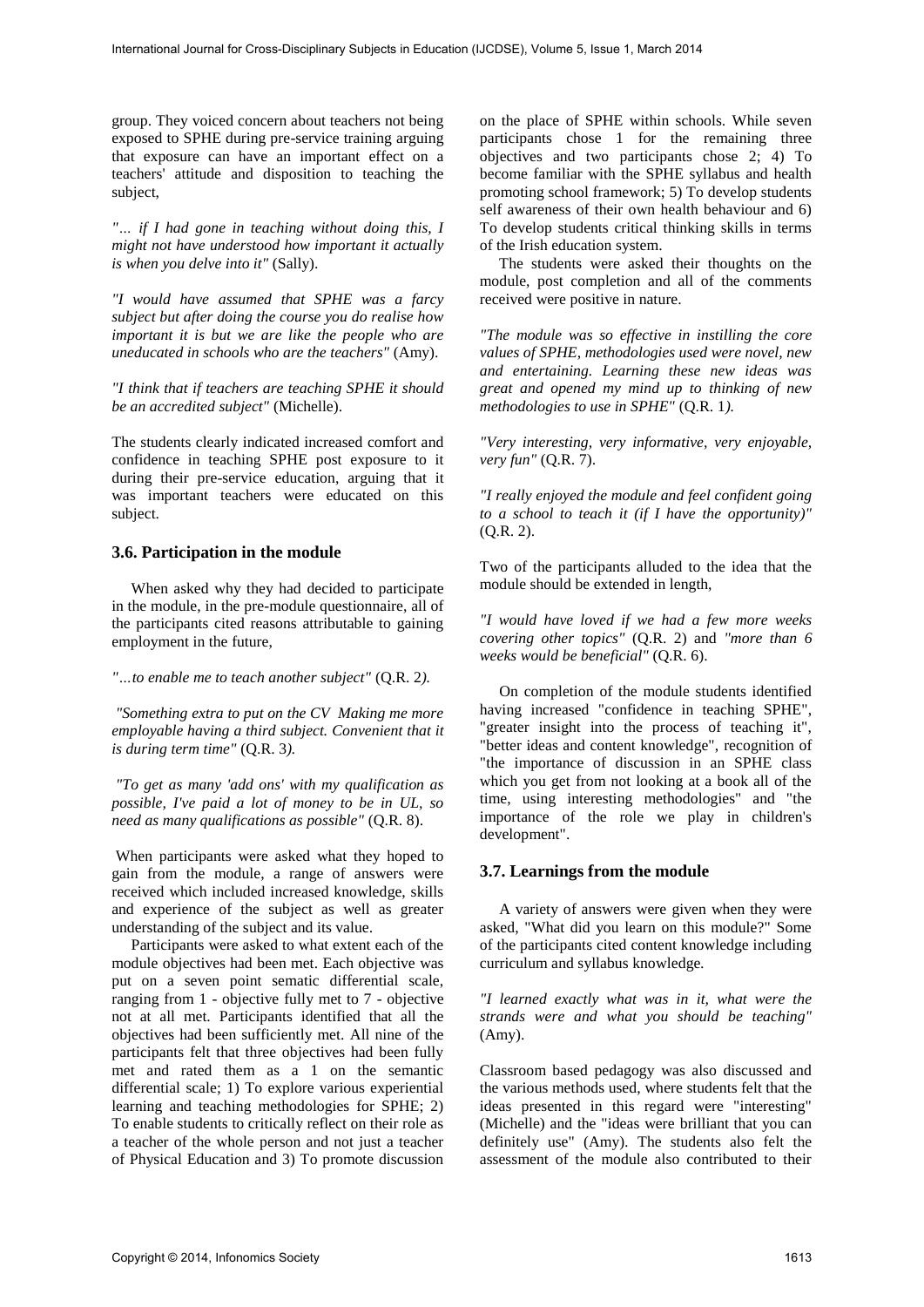learning because they had to create lesson plans that would be shared with everyone and also gain experience teaching a lesson.

*"[I liked] the assessment part of it....initially I was like grrr but if you do put alot of effort into the four lessons, everybody can take it and use it"* (Mary).

 When participants were asked to finish the sentence 'I thought the course was...' the words used were<br>'helpful', 'effective', 'delivered very well', 'delivered very well', 'educational', 'enjoyable', 'informative', 'valuable', 'enjoyable', 'caring' and 'inclusive'. They also indicated that the enthusiasm of the teacher educator is really important to the success of the subject,

*"it rubs off on us. The enthusiasm is infectious....caring in content and caring in process"* (Adrian).

Other outcomes listed included "confidence in teaching SPHE", "greater insight into the process of teaching it", "better ideas and content knowledge", "pedagogy", "the importance of discussion in an SPHE class which you get from not looking at a book all of the time, using interesting methodologies" and "the importance of the role we play in children's development".

### **3.8. Participant Recommendations**

Participants indicated the module was too short and if it was to be done again, it should be lengthened, as there is alot to cover*. "It seemed a bit rushed for me"* (Cathal). *"I think personally a bit longer"* (Michelle). A suggestion was put forward that a course during the summer could be considered as part of continuous professional development for teachers however, doubts were raised as to whether teachers would attend. The recommendation made was that it would be better to conduct the training during pre-service as you can influence their attitude toward teaching it,

*"Ye would be aswel to make the courses here where you already have the people coming through that you already have getting them in the mood to want to teach it and to teach it properly"* (Amy).

*"Why can't you incorporate it into a degree?"*  (Cathal).

Participants also commented on the numbers involved in the course and felt that for optimal learning, it should be kept to small numbers

*"I like the way there are round tables, you couldn't be in the lecture theatres. It was so effective when we had 9 students"* (Amy).

The answer was unanimous when asked if the course should continue as all answered affirmatively. They felt that a refresher course should be run and felt *"because we all had such a good experience that we would come again"* (Mary).

# **4. Discussion**

 Pre-service teachers' exposure to health education elicited a positive response in this study. Participants indicated that their attitude changed to the subject once they became knowledgeable about what the subject entailed. The authors argue that in-service professional development of 40 hours is not enough to support or encourage all teachers to perceive they have a role in SPHE [18]. Generally, it is only those teachers who have agreed to teach SPHE attend this professional development. Therefore, opportunities to open up the minds of other teachers to the possibility of teaching the subject, or even supporting it through cross curricular links is lost through lack of exposure to the content and ethos of the subject. The literature identifies that teachers who have exposure to SPHE are more positively disposed to the subject [23].This is why students need to be exposed to health education earlier, in fact, it should be done in initial teacher education. This is important, to promote a positive disposition to the subject and also to encourage them to see the role they can play in the affective development and holistic education of their students in school.

 The module was taught using experiential teaching methodologies and this was done to raise students' awareness of using these methodologies. It is also important because teacher educators should model the pedagogies they promote among their students. If experiential learning methodologies are promoted for the classroom, teacher educators should follow and model best practice in their teaching [24].

 Through participation in this module, students came to appreciate the value of health education and also the incorporation of the broader health promoting schools approach in their teaching. In order for student teachers to conceptualise what a Health Promoting School may look like, universities need to become health promoting settings, themselves [25]. It appears, however, that universities and colleges of education are faced with the same challenges presented to schools, in order to make their setting health promoting. These challenges include, time and resource constraints, competing curricula demands and a lack of shared commitment to the concept [25]. Teacher training colleges and universities need to work to overcome these barriers, to create health promoting universities that provide an example for student teachers [25]. Student teachers need to experience an alternative to what their own schooling experience may have been, in order for them to want to become involved in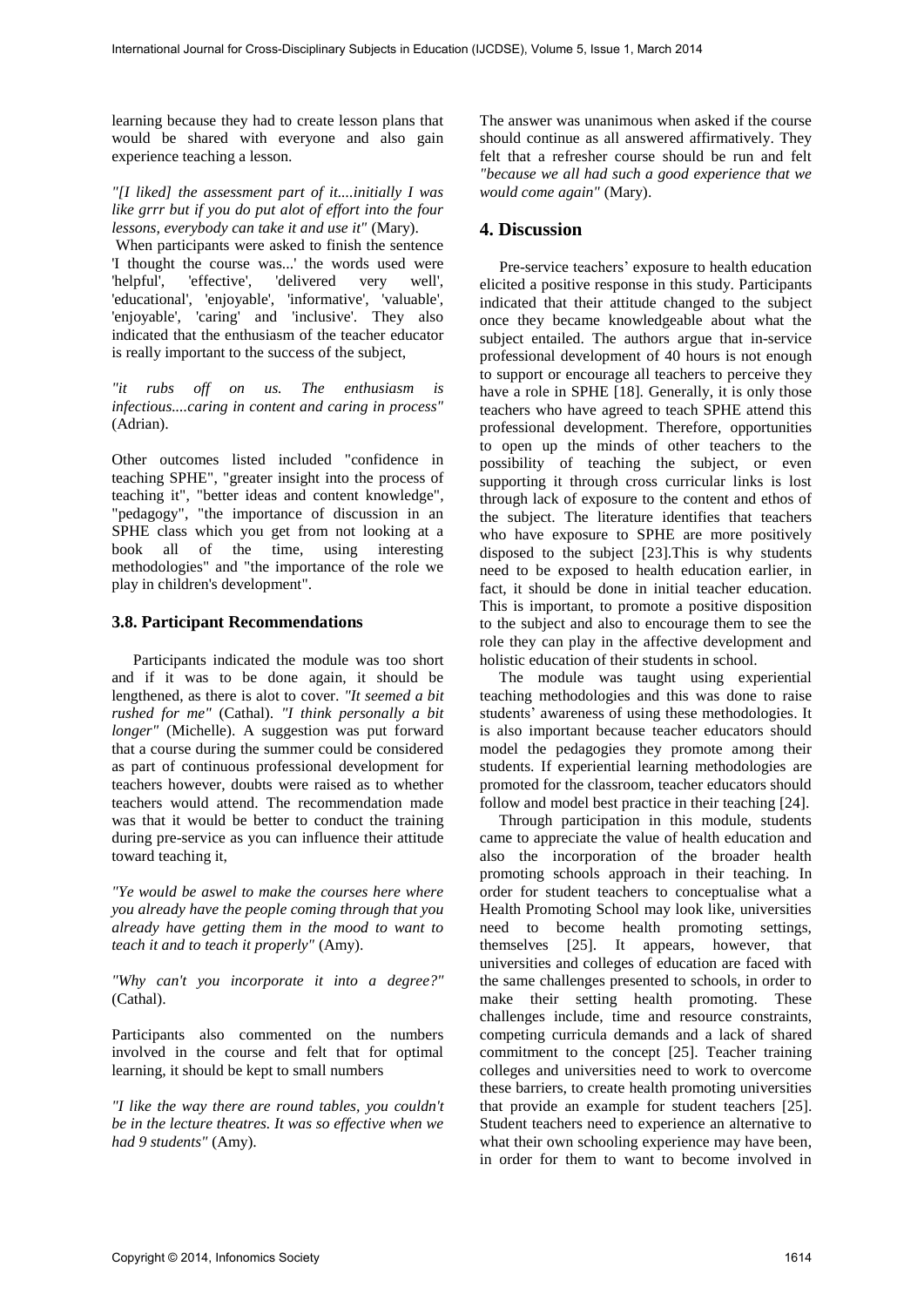organisational change as regards HP during their teaching career [25].

 The majority of the students had no previous experience of the subject at any level and therefore, the majority were unaware of its benefits. Upon module completion however, students also saw the role they had in the overall development of the child and not merely as a subject specialist. More work needs to be done in initial teacher education around teacher identity, in order for student teachers to see their future roles as educators of the whole person and not limiting themselves to just their subject specialism. Before the module commenced the main reason the students planned to teach the subject was to gain employment, however, on completion, the reasons became more altruistic in nature including the value that school children could gain from the subject. It is evident from the data that exposure to SPHE changed the attitude of these pre-service teachers in a positive way.

 The lack of status afforded to SPHE was a particular concern of the student teachers and they believed SPHE required a professional qualification. By including SPHE on the teacher education curriculum, it raises the profile of SPHE and enthuses students about the subject, so that when they are employed in schools, they can advocate for SPHE and in doing so, raise the status of SPHE within schools. PE and SPHE are both concerned with health and well-being. Both are suffering from a lack of status in schools. The participants in this study were pre-service PE teachers and they believed that the content was definitely relevant to their future roles as PE teachers, indicating significant overlap with their own subject. The authors advocate that a shared model of implementation of SPHE and PE would be a positive move forward where cross curricular links could be more easily facilitated. This would further encourage collaboration among school staff.

 Through completion of the module participants' confidence in teaching the subject increased and they became more open to teaching the subject in schools [13]. Universities need to prioritise health education for teacher training and it needs to be integrated into the pre-service teacher education curriculum [18]. Teaching an introductory module of SPHE needs more time allocation than six weeks as there is a broad range of content and pedagogy to be explored, as identified by participants. This pilot module was simply a taster for students. There are differing opinions as to whether HP should feature prominently in compulsory modules or if HP should be integrated as an interdisciplinary principle of teaching and learning [25]. This is, however, very much context dependent.

 The authors contend that health education on the Irish teacher education curriculum should feature as at least one full module for twelve weeks in duration

and should be offered to all students. In this way it would at least fulfil the policy directive that "all teachers are teaches of SPHE" [10] and at minimum all are aware of the subject, its content and pedagogy. This would also open up the discursive spaces for teachers to be able to make cross curricular links between their subject and SPHE which is also an underlying principle of SPHE currently. However, the authors also argue that teaching SPHE requires a certain disposition and interest that all teachers may not possess. Therefore, while the module of twelve weeks is recommended for all pre–service teachers, an additional opportunity to specialise for the people who are interested in teaching the subject should also be provided. This would require a paradigm shift amongst policy makers, such as the Department of Education and Skills and the Teaching Council, in which they would recognise and promote SPHE as an important subject requiring an initial teacher education qualification. In order for SPHE to gain parity of esteem amongst post primary teachers it requires a professional qualification. The optimal situation would be that SPHE is streamed within undergraduate teacher education provision so that students engage with SPHE as a subject in tandem with their cognate discipline.

# **5. Conclusion**

 A positive disposition towards SPHE was encouraged and promoted by providing student teachers with exposure to health education during initial teacher education. Therefore, the authors suggest that health education should be incorporated into all teacher training courses in order to raise student teachers' awareness of the health education curriculum as well as encouraging broader involvement in the HPS initiative. Students should have exposure and the opportunity to experience personally, the active methodologies that are encouraged in health education, so as to increase their confidence and skills in experiential and active learning. For too long, pressure has been put on schools to solve the health crises of society, without effectively supporting teachers in this regard. Teacher education has a key role to play here and the first step must be to make space on the teacher education curriculum for health education and holistic education, and for teacher education to move from lip service to real and effective practice.

# **6. Limitations**

 No generalisations can be made due to the small sample size in the study. Another limitation was that the module was only conducted with one subject discipline of teachers, who potentially are more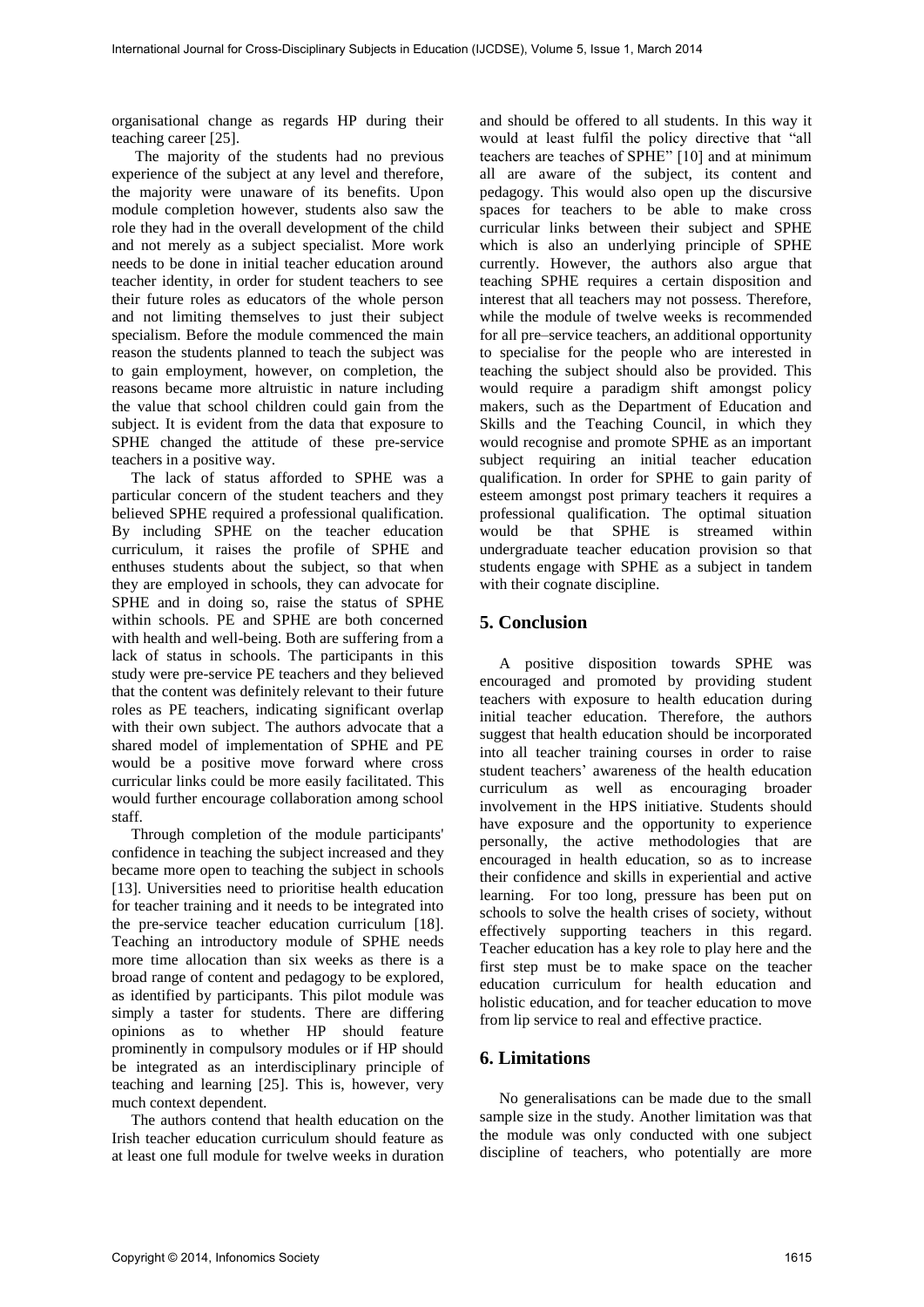positively exposed to health education by the nature of their discipline of Physical Education. The module should be conducted with student teachers across various subjects in initial teacher education to see if similar results are achieved.

## **10. Acknowledgement**

The research was funded by the Irish Research Council.

## **11. References**

[1] Mukoma, W & Flisher, A.J. (2004) 'Evaluations of health promoting schools: a review of nine studies', *Health Promotion International*, 19(3), pp. 357-368.

[2] St Leger, L., Young, I., Blanchard C., Perry, M. (2010) *Promoting Health in Schools: from Evidence to Action.* An International Union for Health Promotion and Education (IUHPE) publication,

http://www.iuhpe.org/index.html?page=516&lang=en#sh\_ advevid. Accessed on: 30 June 2013.

[3] Mohammadi, N.K., Rowling, L. And Nutbeam, D. (2010) 'Acknowledging educational perspectives on health promoting schools', *Health Education*, 110(4), pp.240-251.

[4] Seffrin, J.R. (1990) 'The comprehensive school health education curriculum: closing the gap between state-ofthe-art and state-of the-practice', *Journal of School Health*, 60(4), pp. 151-156.

[5] Young, I. (1993) 'Health promoting schools: healthy eating policies in schools—an evaluation of the effects on pupils' knowledge, attitudes and behaviour', *Health Education Journal*, 52(1), pp.3-9.

[6] Denman, S. (1994) 'Do schools provide an opportunity for meeting the Health of the Nation targets?' *Journal of Public Health Medicine*, 16(2), pp.219-224.

[7] World Health Organisation (2013) School and youth health, Available at: http://www.who.int/school\_youth\_health/gshi/hps/en/index .html Accessed on 10 June 2013.

[8] Stewart-Brown S. (2006) 'What is the evidence on school health promotion in improving health or preventing disease and, specifically, what is the effectiveness of the health promoting school approach?' WHO Regional Office for Europe; p.26 Available at: http://www.euro.who.int/document/e88185.pdf (accessed on 02 July 2013).

[9] Moon, A.M., Mullee, M.A., Rogers, L., Thompson, R.L., Speller, V. and Roderick, P. (1999) 'Helping schools to become health promoting environments – an evaluation of the Wessex Healthy Schools Award', *Health Promotion International*, 14(2), pp.111-122.

[10] Department of Education and Science (2000) *Social Personal and Health Education,* Government Publications, Dublin.

[11] Burtenshaw, R. (2003) *Report from the Review of Social, Personal and Health Education at Junior Cycle by the SPHE Support Service Post-Primary*, available at: http://www.sphe.ie/review2.pdf Accessed 21 May 2013.

[12] Geary, T. and Mannix McNamara P. (2003) *Implementation of Social, Personal & Health Education at Junior Cycle*: National Survey Report, University of Limerick, Limerick.

[13] Jourdan, D., Samdal, O., Diagne, F. Carvalho, G. (2008) 'The future of health promotion in schools goes through the strengthening of teacher training at a global level', *Global Health Promotion*, 15(3), pp. 36-38.

[14] Jourdan, D., Mannix McNamara, P., Simar, C., Geary, T. and Pommier, J. (2010) 'Factors influencing the contribution of staff to health education in schools', *Health Education Research*, 25(4), pp.519-530.

[15] Simar, C., Jourdan, D., Pizon, F., & Barnoin, J. (2007) *Teacher's Professional Positioning in Relation to a Health Education Program*. Communication at the 2007 World conference of IUHPE, Vancouver, Canada.

[16] St. Leger, L. (2004) 'What's the place of schools in promoting health? Are we too optimistic?', *Health Promotion International*, 19(4), p.405-408.

[17] Clift, S. & Jensen, B.B. (2005) *The Health Promoting School: International Advances in Theory, Evaluation and Practice.* Danish University of Education Press, Copenhagen.

 [18] Mannix McNamara, P., Moynihan, S., Jourdan, D. & Lynch, R. (2012) 'Pre-service teachers experience of and attitudes towards the teaching of Social Personal and Health Education', *Health Education*, 112(3), pp.199-216.

[19] St Leger, L. (1998) 'Australian teachers' understanding of the health promoting school concept and the implications for the development of school health', *Health Promotion International*, 13(3), pp.223–235.

[20] Moynihan, S., Paakkari, L., Valimaa, R., Jourdan, D. and Mannix McNamara, P. (in press) Teacher competencies in Health Education: what do the experts say? *Health Promotion International*.

[21] Creswell, J.W. (2005) *Educational Research: Planning, Conducting and Evaluating Quantitative and Qualitative Research*, 2nd ed., Pearson Prentice Hall, New Jersey.

[22] Boyatzis, R. (1998) *Transforming qualitative information: Thematic analysis and code development*, Sage, Thousand Oaks, CA.